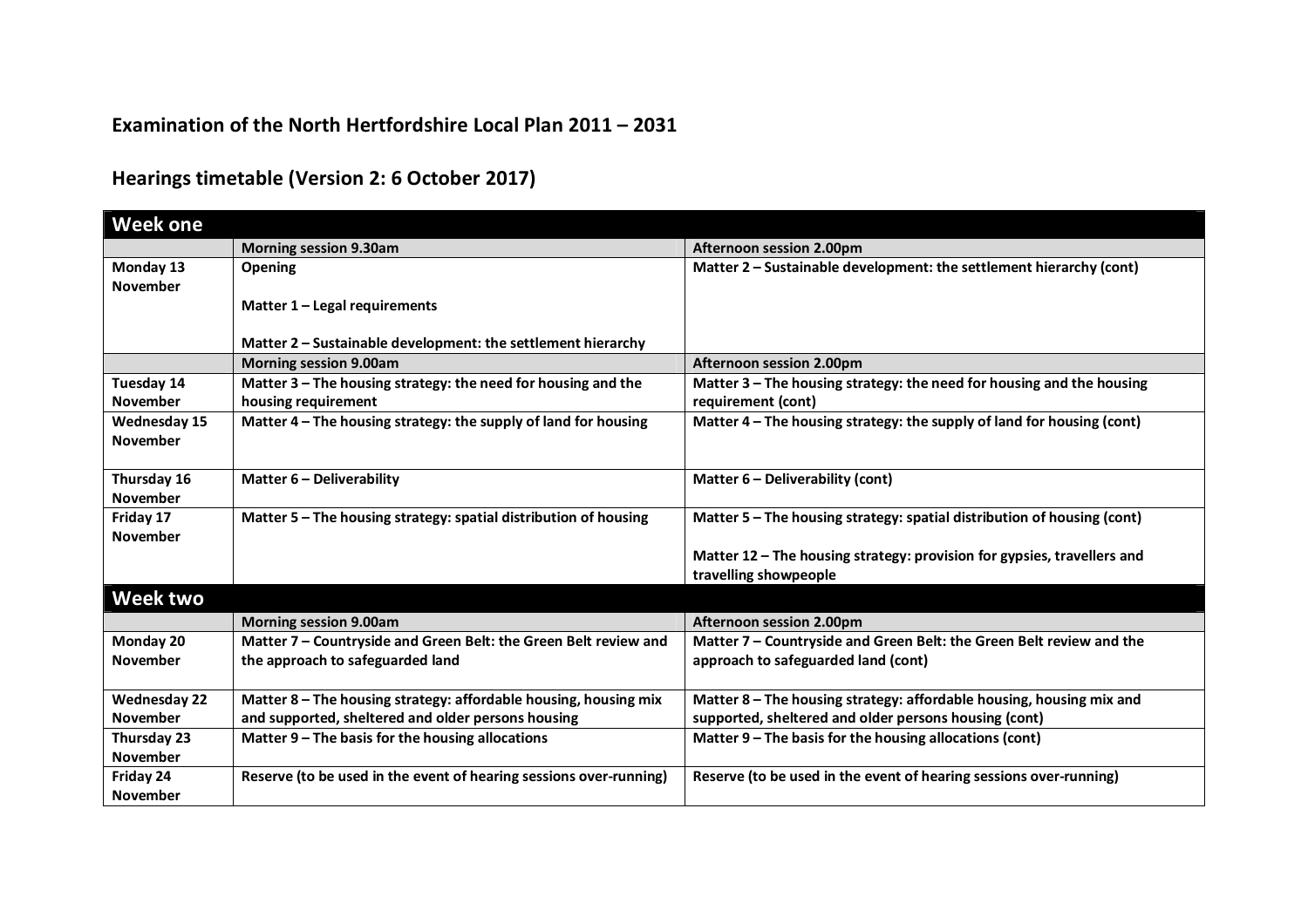| <b>Week three</b>   |                                                                  |                                                                               |
|---------------------|------------------------------------------------------------------|-------------------------------------------------------------------------------|
|                     | <b>Morning session 9.00am</b>                                    | Afternoon session 2.00pm                                                      |
| Monday 27           | Matter 10 - The housing allocations and the settlement           | Matter 10 - The housing allocations and the settlement boundaries: Luton      |
| <b>November</b>     | boundaries: Baldock                                              | (Cockernhoe)                                                                  |
|                     |                                                                  |                                                                               |
|                     | Matter 10 - The housing allocations and the settlement           | Matter 10 - The housing allocations and the settlement boundaries: Royston    |
|                     | boundaries: Hitchin                                              |                                                                               |
| <b>Wednesday 29</b> | Matter 10 - The housing allocations and the settlement           | Matter 11 - The housing allocations and the settlement boundaries: Codicote   |
| <b>November</b>     | boundaries: Stevenage (Great Ashby)                              |                                                                               |
|                     |                                                                  | Matter 11 - The housing allocations and the settlement boundaries: Ashwell,   |
|                     | Matter 11 - The housing allocations and the settlement           | Barkway, Barley, Breachwood Green, Hexton, Kimpton                            |
|                     | boundaries: Knebworth                                            |                                                                               |
| Thursday 30         | Matter 11 - The housing allocations and the settlement           | Matter 11 - The housing allocations and the settlement boundaries: Little     |
| <b>November</b>     | boundaries: Graveley (including North of Stevenage)              | Wymondley, Lower Stondon, Oaklands, Offley, Pirton, Preston                   |
|                     |                                                                  |                                                                               |
|                     | Matter 11 - The housing allocations and the settlement           | Matter 11 - The housing allocations and the settlement boundaries: St         |
|                     | boundaries: Ickleford                                            | Ippolyts, Reed, Sandon, Therfield, Weston, Whitwell (St Paul's Walden Parish) |
| Friday 1            | Matter 19 – The natural environment                              | Reserve (to be used in the event of hearing sessions over-running)            |
| <b>December</b>     |                                                                  |                                                                               |
|                     | Matter 20 - The historic environment                             |                                                                               |
| <b>Week four</b>    |                                                                  |                                                                               |
|                     | <b>Morning session 9.00am</b>                                    | Afternoon session 2.00pm                                                      |
| Tuesday 12          | Matter 13 - Economic development (B Class Uses)                  | Matter 13 - Economic development (B Class Uses) (cont)                        |
| <b>December</b>     |                                                                  |                                                                               |
| <b>Wednesday 13</b> | Matter 14 - Town and Local Centres                               | Matter 14 - Town and Local Centres (cont)                                     |
| <b>December</b>     |                                                                  |                                                                               |
|                     |                                                                  | Matter 18 - Healthy communities                                               |
| Thursday 14         | Matter 15 - Countryside and Green Belt: the policy approach to   | Matter 16 - Transport and infrastructure                                      |
| <b>December</b>     | the Green Belt, Rural Areas beyond the Green Belt and Urban Open |                                                                               |
|                     | Land                                                             | Matter 17 - Design (including air quality)                                    |
| Friday 15           | Matter 10 - The housing allocations and the settlement           | Reserve (to be used in the event of hearing sessions over-running)            |
| <b>December</b>     | boundaries: Letchworth                                           |                                                                               |
|                     |                                                                  |                                                                               |

The hearing sessions will be held in the **Icknield Centre, Icknield Way, Letchworth Garden City, SG6 1EF** (see icknieldcentre.com for venue details).